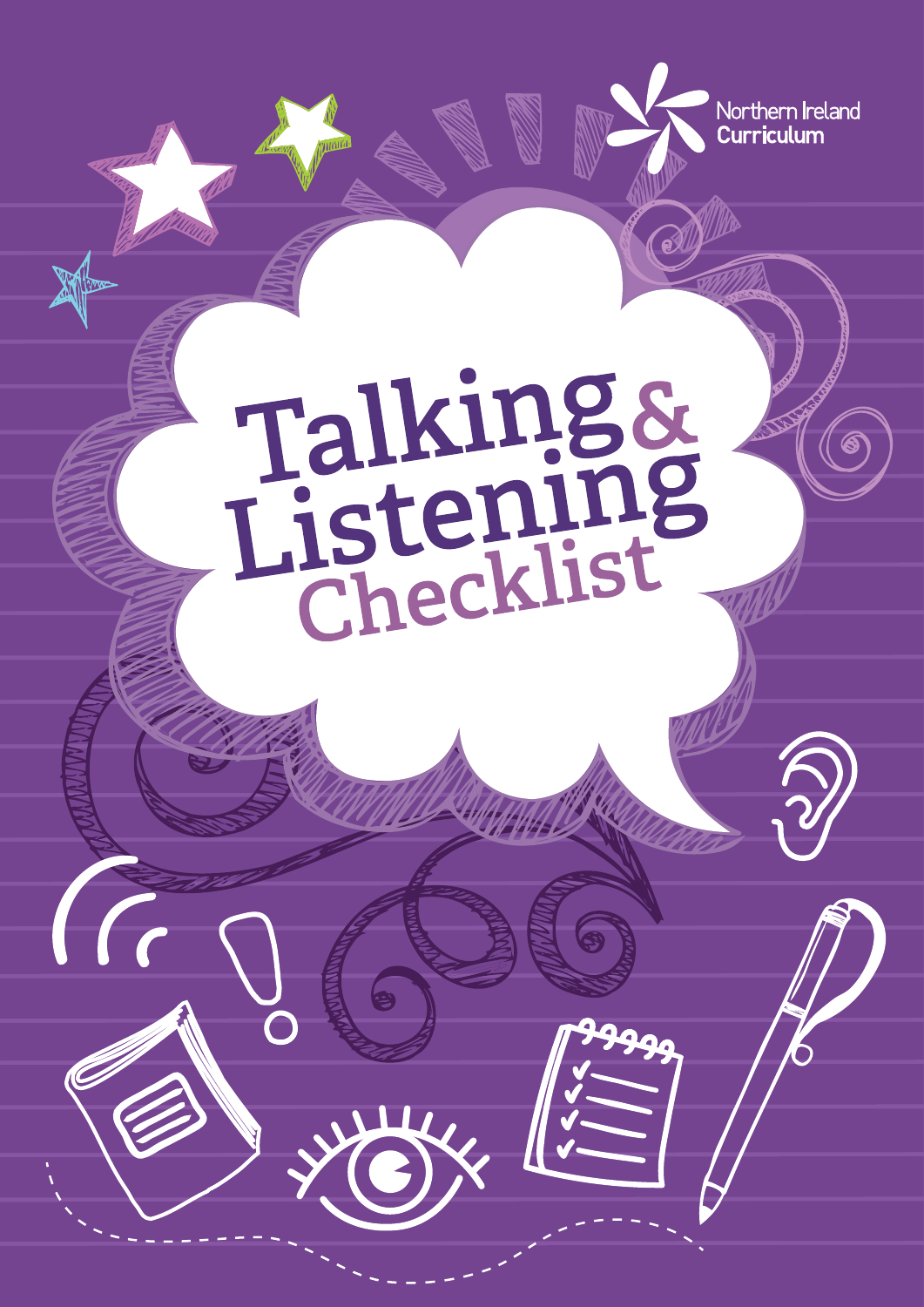# **Arguing a point of view**

- State what you think and feel but make sure you can back it up with reasons.
- If you have a point of view at the start of a discussion, explain it clearly and briefly.
- Use a strong opening phrase to introduce your point of view, for example 'I feel very strongly that...', 'It's very clear that.
- Make eye contact when sharing your point of view.
- Use discussion to develop your point of view you can change your mind on aspects of your views as you hear more information.
- Expect people to disagree about points of view, and stay calm if they do.
- Consider beforehand any arguments which might be raised against your point of view and prepare your counter-arguments.
- Listen to questions which challenge your point of view and answer them clearly – don't dismiss them.
- Accept that you will not always have an answer for questions you are asked. This need not weaken your point of view unless it happens too often.
- Ask questions about points of view which are different from yours. Be prepared to see things from different angles.
- Don't be afraid to change your point of view if you can justify your reasons for doing so.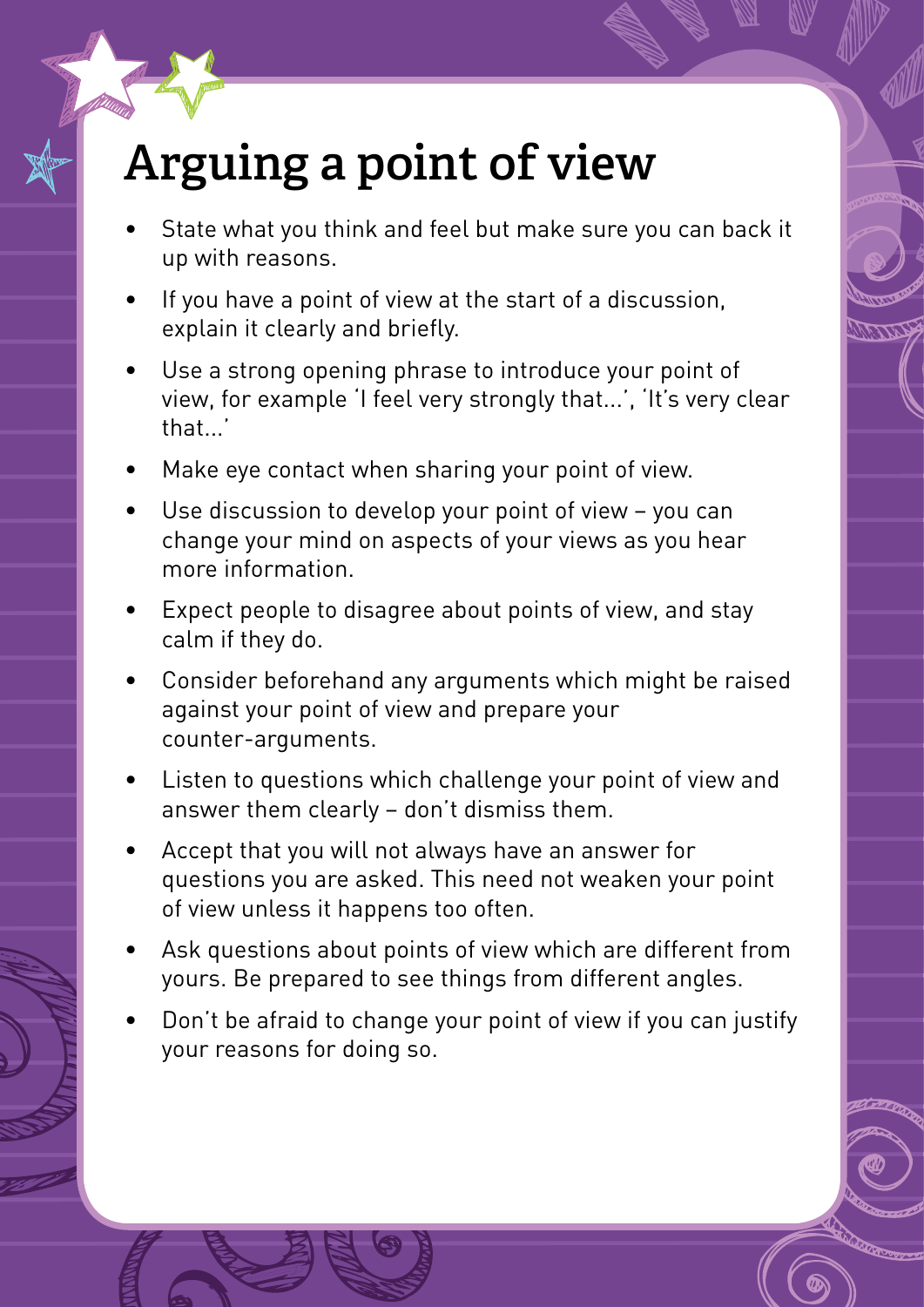# **Asking questions**

- Never be afraid to ask a question.
- Ask questions respectfully.
- Remember that successful talking and listening often depends on people asking questions.
- In group work, ask a starting question, for example 'Does everybody know what we have to do?'
- Ask open questions that encourage others to contribute, for example 'Does anybody have an idea to start us off?'
- Encourage quieter people to join in by asking them a question and saying their name before the question, for example 'John, what do you think about...?'
- Be positive about people asking you questions it means they have confidence that you can answer.
- Use the basic question words: who, what, when, where, why, which and how.
- Ask rhetorical questions to encourage people to think more carefully about an issue.
- Ask a few short questions instead of one long one.
- If you don't understand a question that has been asked, say so.
- Try to have a balance between the number of questions you ask and the number of times you give responses to others' questions.
- Think about what you already know and what you need to know, then ask questions that will bridge the gap and make your understanding clearer.
- Remember that the best questions can be those that are the most difficult to answer.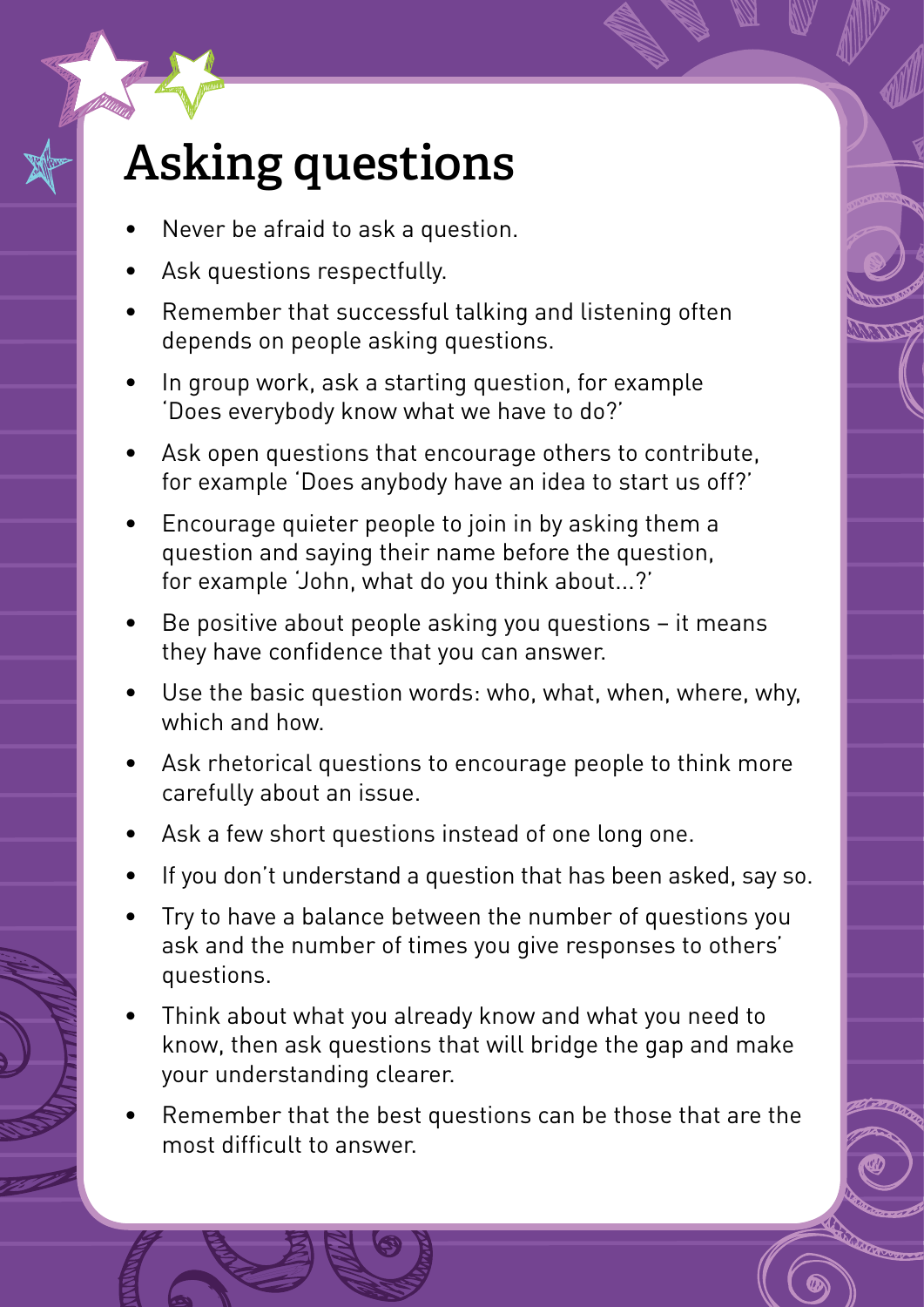#### **Body language** (Group work)

- If you are sitting around a table, give everyone the same amount of space.
- Position everyone so that they face the centre.
- Bon't turn your back towards anyone in the group.
- Keep your elbows off the table, as leaning forward will block the line of sight between others in the group.
- Make eye contact with others during the discussion.
- • Remember that the expression on your face can speak a thousand words. For example, widening your eyes shows surprise; furrowing your eyebrows shows that you don't understand.
- Do not roll your eyes.
- **When someone new speaks, turn slightly in their direction.**
- Show interest in whoever is speaking by looking at them and nodding your head occasionally as you listen.
- An animated gesture as you speak can be useful for getting your message across. For example, if you are making more than two points, you can stress the number of points by counting them on your fingers.
- Make sure that your body language, gestures and facial expressions are always respectful.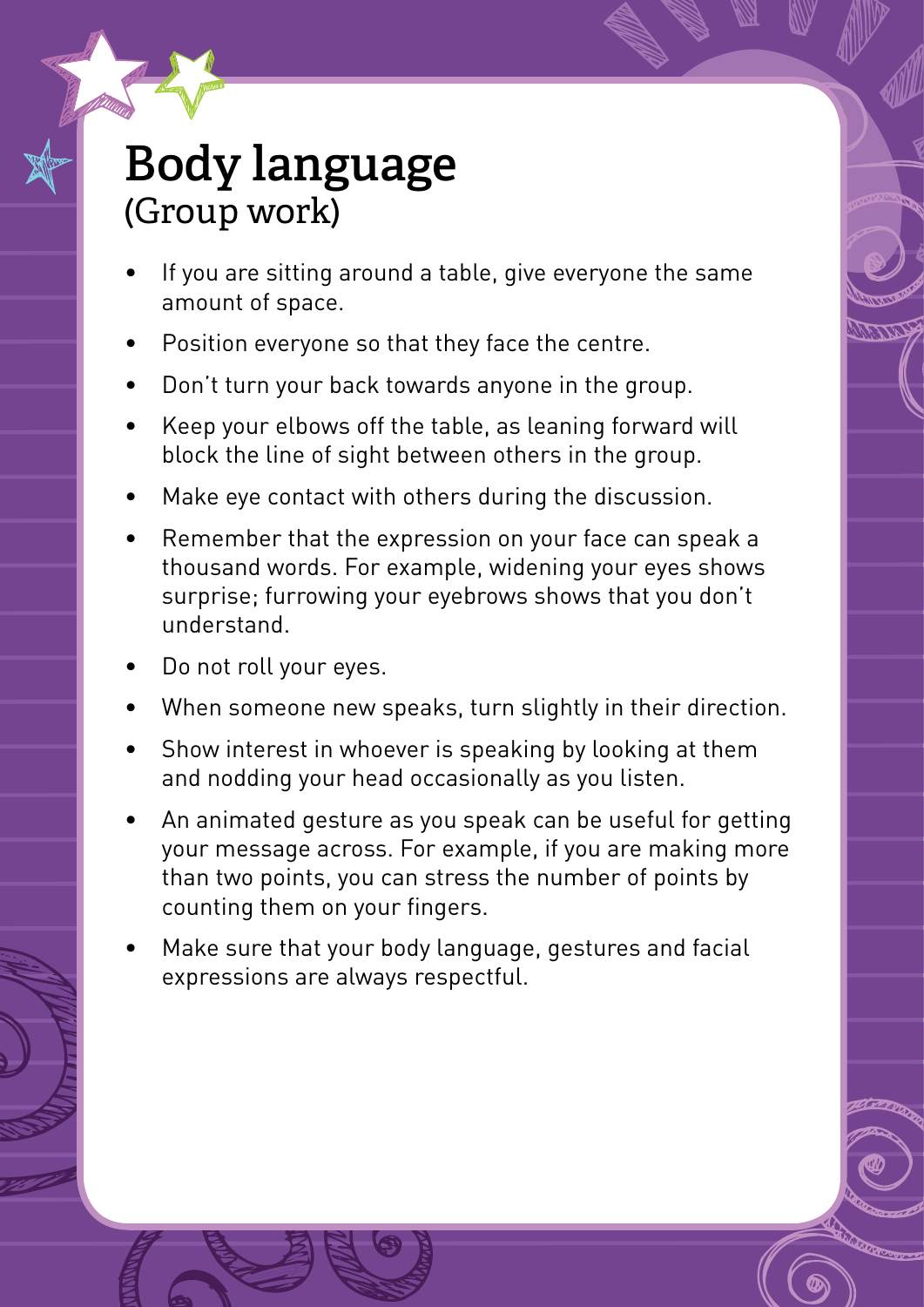#### **Body language** (Presentation)

- Make sure your posture is good. Stand up straight and keep your shoulders back.
- Use confident body language. Even if you don't feel confident, if you pretend you are people will believe it.
- Match your body language to the formality of the situation. For example, if the situation is very formal or you are standing at a lectern, you will be more likely to stay in one spot. If the situation is less formal, you may be more likely to walk around.
- Smile at your audience occasionally.
- • Keep your arms unfolded.
- If necessary, clasp your hands loosely where they fall in front of you, but don't stand like this all the time.
- Always face your audience. If you are using a screen, do not read directly from it. Keep an eye on what's on the screen by using a laptop close by in front of you.
- Keep an interested expression. If you are bored, your audience will probably be bored too.
- Be aware of your own mannerisms and try to curb any that you do repeatedly, for example putting your hand through your hair or rolling on your heels.
- As vou speak, look slowly around your audience. Don't miss the people right in front of you or in the far corners of the room.
- To show that you are listening carefully as your audience contributes or asks questions, look at the person speaking and nod or tilt your head to one side.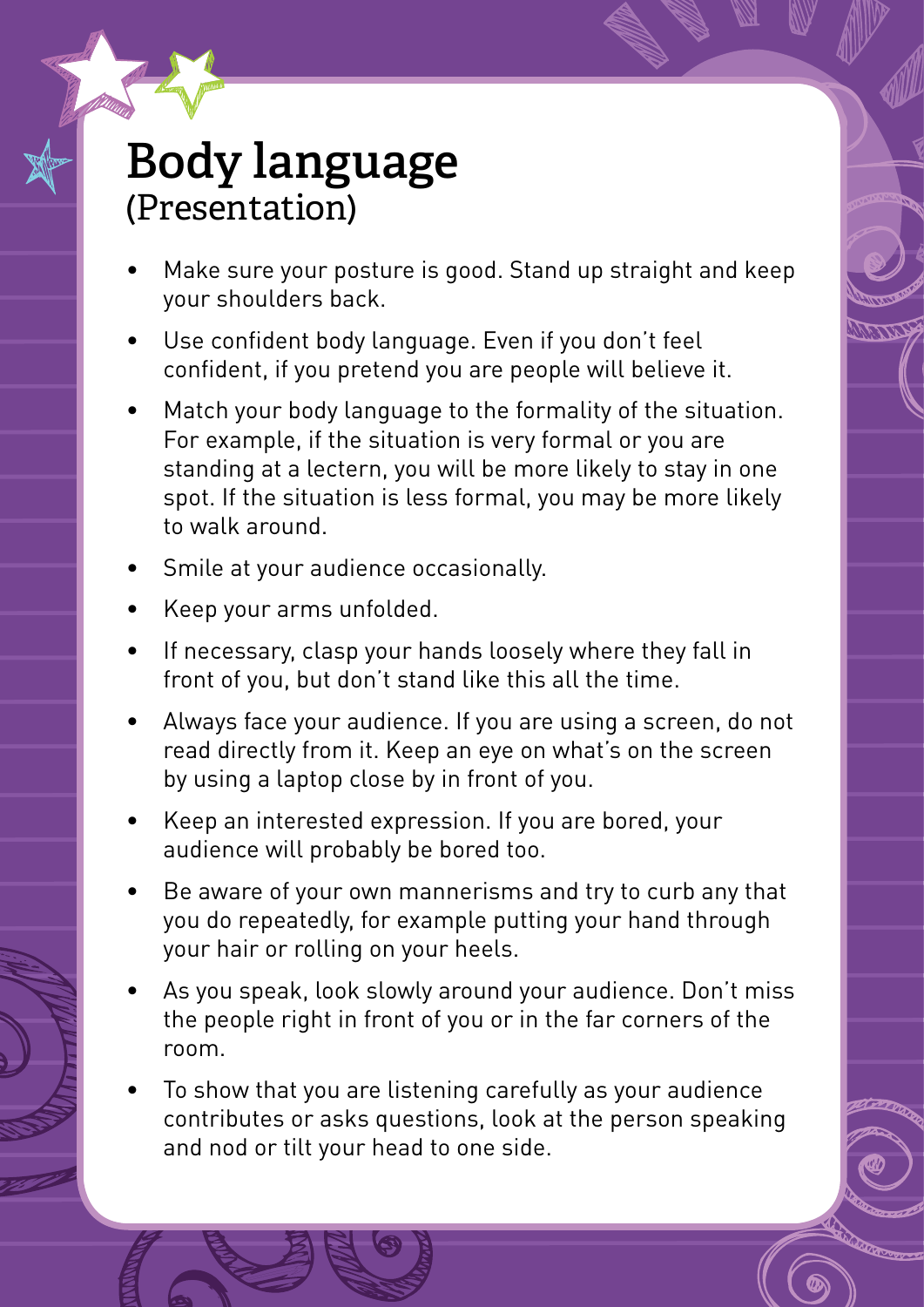## **Effective group discussion**

- Follow instructions
- Make sure that you take part in the discussion.
- Be aware of your body language. Keep it relaxed but appropriate for the setting.
- Be aware of the different personalities in the group.
- Assign roles before you begin, including a chairperson to direct the group and move the discussion on.
- Start by stating the task and by making sure that everyone agrees on what you need to achieve.
- Be aware of timing and stick to any time limits.
- Remember that disagreement is necessary for discussion, but keep it respectful.
- Use questions to move the group's thinking on and to encourage others to develop their points.
- Don't allow any one person to dominate: encourage everyone to take part.
- Include quieter members of the group by addressing them by name and asking them about their opinions.
- If you have a personality clash with someone, focus on the topic, not them.
- Think about what you are discussing from different perspectives.
- Play devil's advocate: this means making points you do not necessarily agree with for the purpose of presenting an alternative point of view.
- Round off the discussion a few minutes before the time is up so that you can summarise.